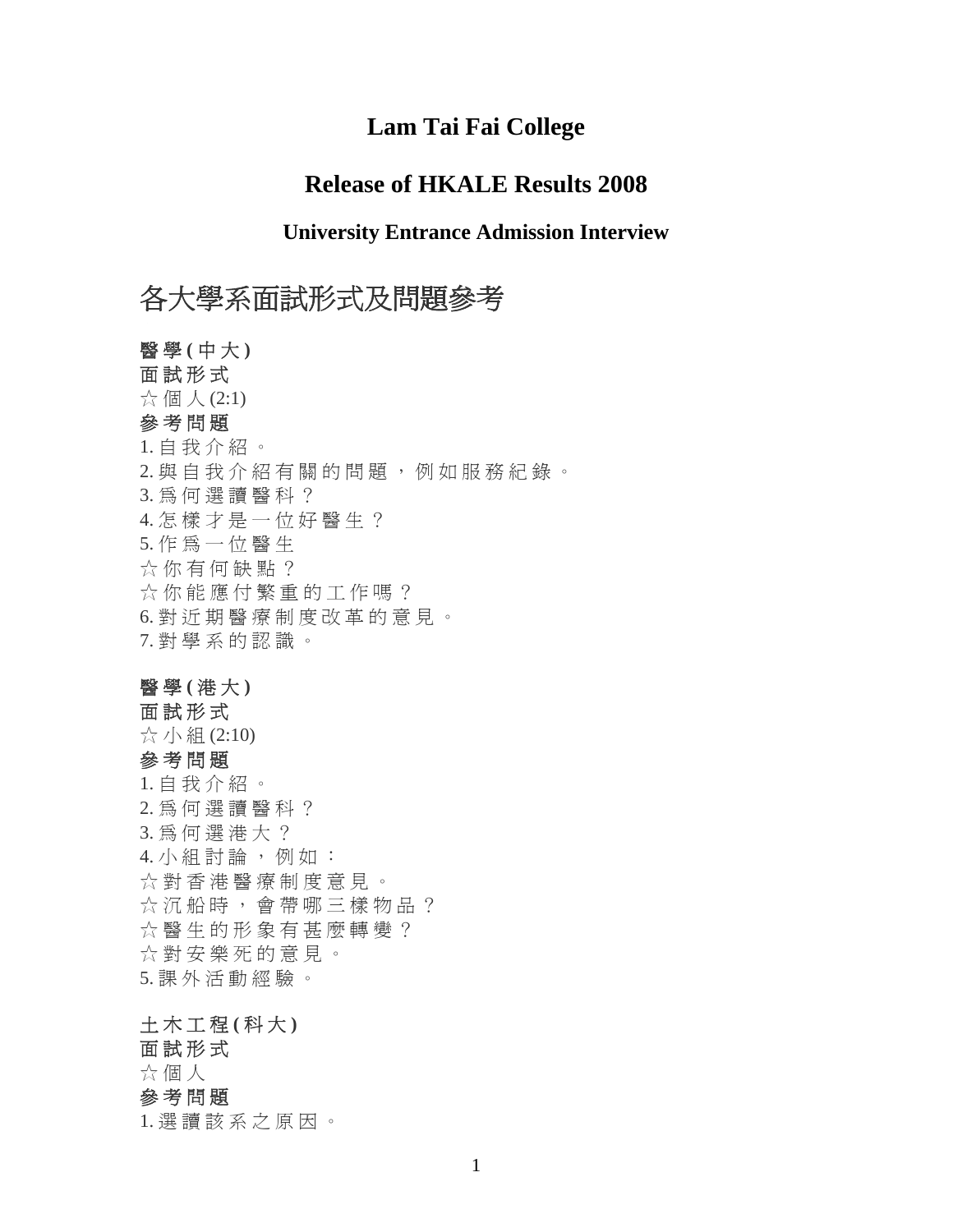#### 環 球 工 管 **(** 科 大 **)**

面試形式

☆ 小組 (3:2)(英語)

☆ 性 向 測 驗

#### 參考問題

## 1. IT 互 聯 網 等 對 生 活 的 影 響 、 翻 版 軟 件 問 題 、 中 學 教 學 語 言 、 本 地 教 育 制 度 等 。

2. 對 學 系 的 認 識 。

3. 自 我 介 紹 。

#### 中 醫 **(** 中 大 **)**

面試形式

#### ☆ 個 人

#### 參考問題

1. 著重學生對中醫學的熱誠及興趣。 2. 自我介紹(例如: 社會服務經驗)

#### 生 物 **(** 科 大 **)**

#### 面試形式

 $\chi$  個 人 (6:1)

#### 參 考 問 題

1. 為 何 選 讀 此 系 ? 2. 介 紹 個 人 興 趣 。 3. 對 哪 個 生 物 學 課 程 有 興 趣 ? 4. 未 來 計 劃 。

#### 工 程 **(** 中 大 **)**

面試形式

☆ 小 組

#### 參 考 問 題

1. 為 何 選 讀 此 系 ? 2. 自 我 介 紹 。 3. 對 學 系 及 課 程 有 何 認 識 ? 4. 對哪個專修範圍有興趣?

#### 經 濟 **(** 中 大 **)**

#### 面試形式

☆ 小組 (1:3) ☆ 英、 數 能 力 測 試 ☆作文(與經濟有關的時事問題) 參考問題

1. 小 組 討 論 ( 例 如 : 香 港 工 業 與 IT 的 發 展 、 輸 入 內 地 專才、上海發展等)。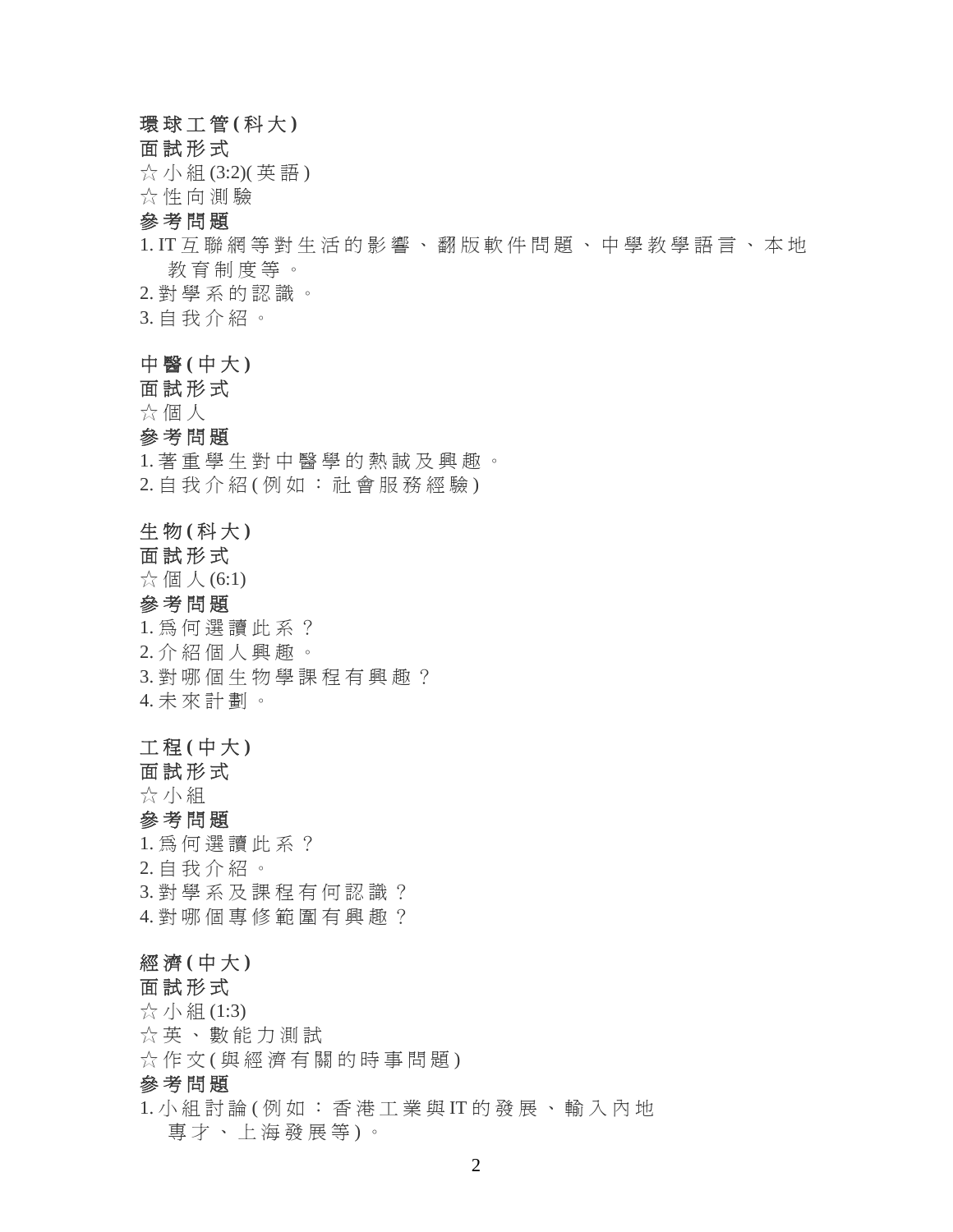#### 工 管 **(** 港 大 **)**

## 面試形式

☆ 小 組

## 參考問題

1. 小 組 討 論 ( 例 如 : 對 教 學 語 言 的 意 見 、 對 教 改 的 意 見 ) 。

2. 三 件 物 件 中 選 出 二 件 有 關 或 類 似 的 。

3. 創 作 小 故 事 。

#### 工 管 **(** 科 大 **)**

#### 面試形式

☆ 小組 (英語)

☆ 選 擇 題

#### 參考問題

1. 小 組 討 論 有 關 時 事 問 題 。(例 如 : 港 人 北 上 消 費) 2. 科 大 工 管 與 其 他 院 校 的 工 管 課 程 有 何 分 別 ?

#### 建築(港大及中大)

#### 面試形式

☆個人(2:1)或小組(3:5) ☆性向測驗(創意、畫圖、作文) 參考問題 1. 為 何 選 讀 此 系 ? 2. 建 築 與 測 量 學 有 何 分 別 ? 3. 對不同的建築提出意見。 4. 比較兩件物件,較喜歡那一樣?

## 現 代 語 言 及 文 化 **(** 中 大 **)**

面試形式

☆ 小 組 (2:5)

## 參考問題

1. 從 哪 裡 知 道 有 這 學 系 ? 2. 你 對 現 代 語 言 有 甚 麼 認 識 ? 3. 你 對 語 言 有 甚 麼 認 識 ? 4. 你認 為 迪 士 尼 對 香 港 文 化 有 何 影 響 ?

## 地 理 及 資 源 管 理 **(** 中 大 **)**

## 面試形式

☆ 小 組 (2:5-8) ☆ 語言: 中及英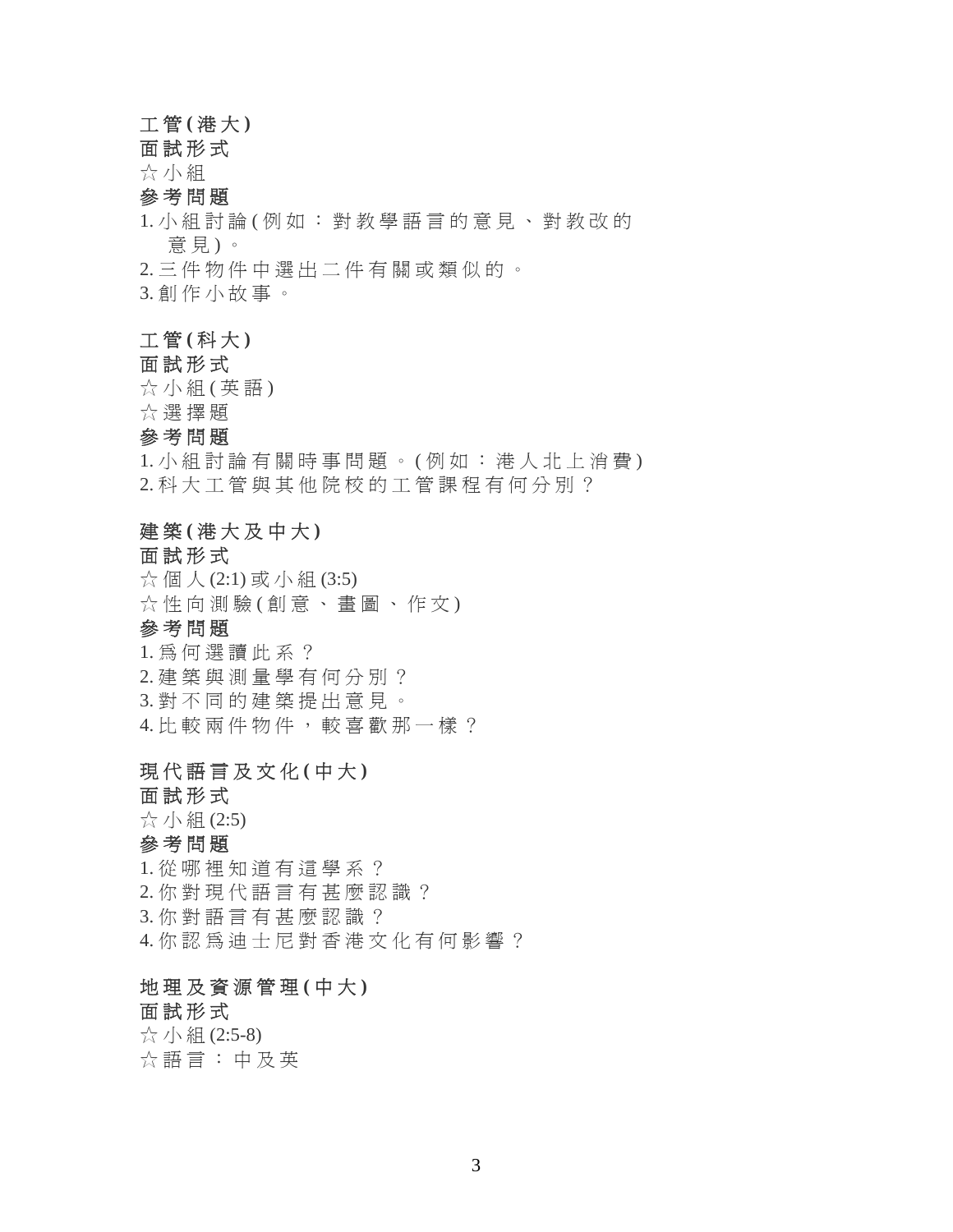#### 參 考 問 題

1. 自 我 介 紹 。

2. 小 組 討 論 。 例 如 : 互 聯 網 ( 或 IT) 對 學 習 地 理 有 何 幫助? 3. 為 何 選 讀 此 系 ?

4. 香 港 房 屋 問 題 。

#### 心 理 學 **(** 中 大 **)**

面試形式

☆ 小 組 (2:4 / 2:10)

## 參 考 問 題

1. 為 何 對 心 理 學 有 興 趣 ? 2. 對 大 學 生 活 有 何 期 望 ? 3. 自 我 介 紹 (30 秒 ) 。 4. 討 論 一 時 事 問 題 。

## 日 本 研 究 **(** 中 大 **)**

面試形式 ☆ 個 人 (3:1) ☆ 語言:中及英

#### 參 考 問 題

- 1. 為 何 選 讀 此 系 ?
- 2. 對 未 來 有 何 期 望 及 計 劃 ?
- 3. 曾 否 與 日 本 人 接 觸 ? 如 有 , 印 象 如 何 ?

#### 音 樂 **(** 中 大 **)**

#### 面試形式

- $\chi$  個 人 (2:1)
- ☆ 需 要 作 個 人 演 奏

#### 參 考 問 題

1. Name the latest concert your have attended.

- 2. To what extent do you know about the courses offered by the Music Department?
- 3. What is your career path?
- 4. How much do you know about Chinese Music?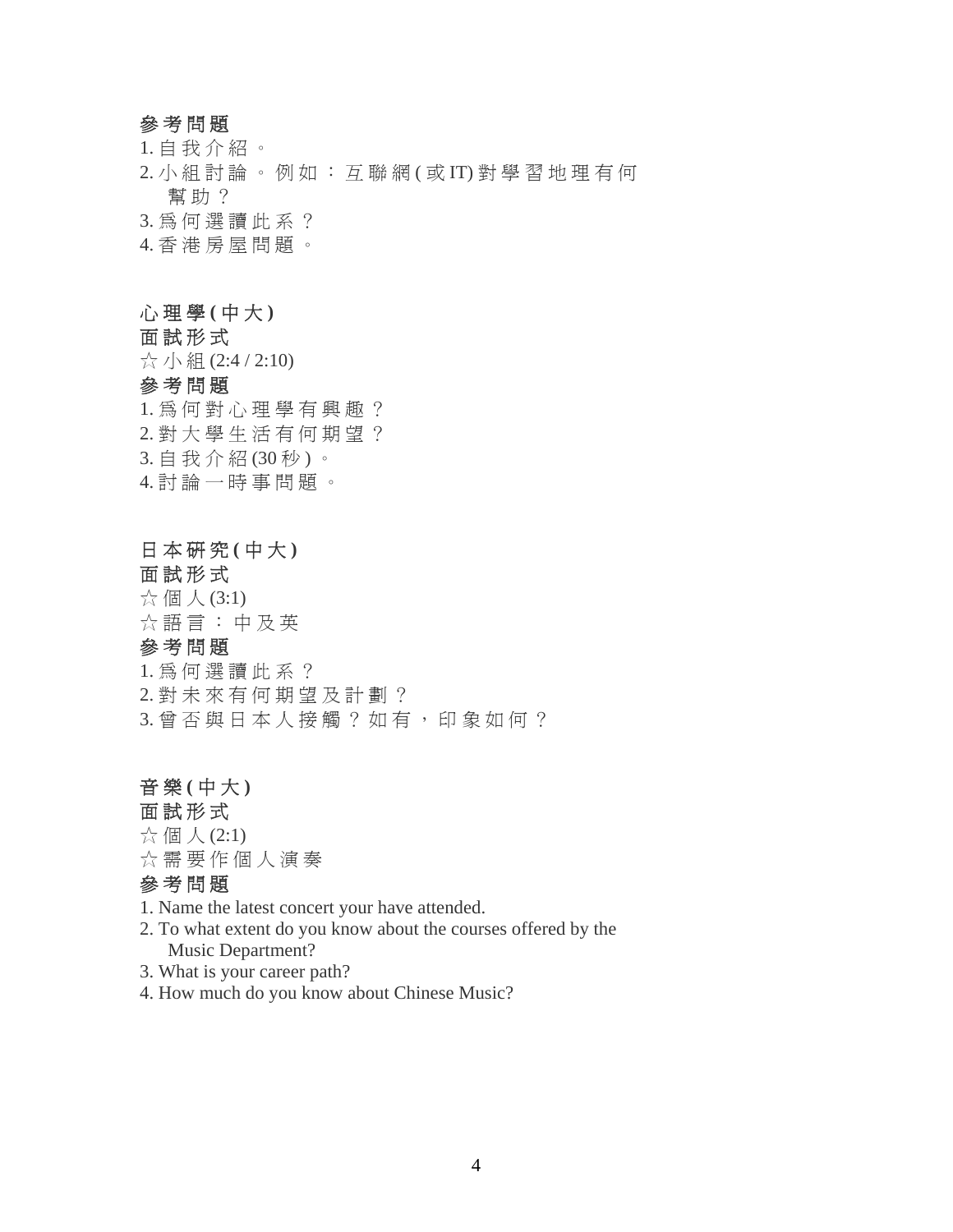## 社 會 工 作 學 系

面試形式 ☆ 小 組 (1:5 / 2:8) ☆ 面試語言: 中文 ☆ 會 有 個 案 研 究 及 討 論 ☆ 浸 大 會 要 求 同 學 寫 一 篇 文 章 參 考 問 題 1. 一 般 時 事 問 題 如 : ☆ 對 教 育 改 革 有 何 見 解 ? ☆ 對 社 工 界 之 改 革 , 如 一 筆 過 撥 款 有 何 見 解 ? 2. 為 何 選 讀 社 工 ? 3. 你 有 何 強 項 及 弱 點 ? 4. 你 覺 得 社 工 應 具 備 甚 麼 條 件 ? 5. 你 對 虐 待 兒 童 有 何 見 解 ? 6. 模 擬 問 題 之 解 決 方 法 。

7. 比 較 各 校 的 社 工 系 。

#### 語 文 教 育

面試形式  $\chi$ 港大一個人 $(3:1)$ ☆ 中 大 — 小 組 (2:5) ☆ 教 育 學 院 — 小 組 (2:5) 參 考 問 題 1. 自 我 介 紹 。 2. 為 何 選 當 教 師 ? 個 人 的 條 件 適 合 當 教 師 嗎 ? 3. 介 紹 曾 參 加 的 課 外 活 動 或 取 得 的 獎 項 。 4. 對 某 份 報 章 的 觀 感 。 5. 大量閱讀書刊, 能否提升學生的語文能力? 6. 有 沒 有 閱 讀 課 外 書 的 習 慣 ? 7. 有 沒 有 寫 作 的 習 慣 ? 8. 有 沒 有 一 位 對 你 影 響 至 深 的 老 師 ? 9. 怎 樣 評 價 今 日 的 教 育 ? 10. 保 留 114 間 英 中 的 利 與 弊 。 11. 你 對 大 學 生 活 有 甚 麼 期 望 ? 12. 你 對 今 日 的 大 學 生 有 何 看 法 ? 13. 與 語 文 有 關 的 經 驗 分 享 。 14. 電 子 書 的 重 要 性 。